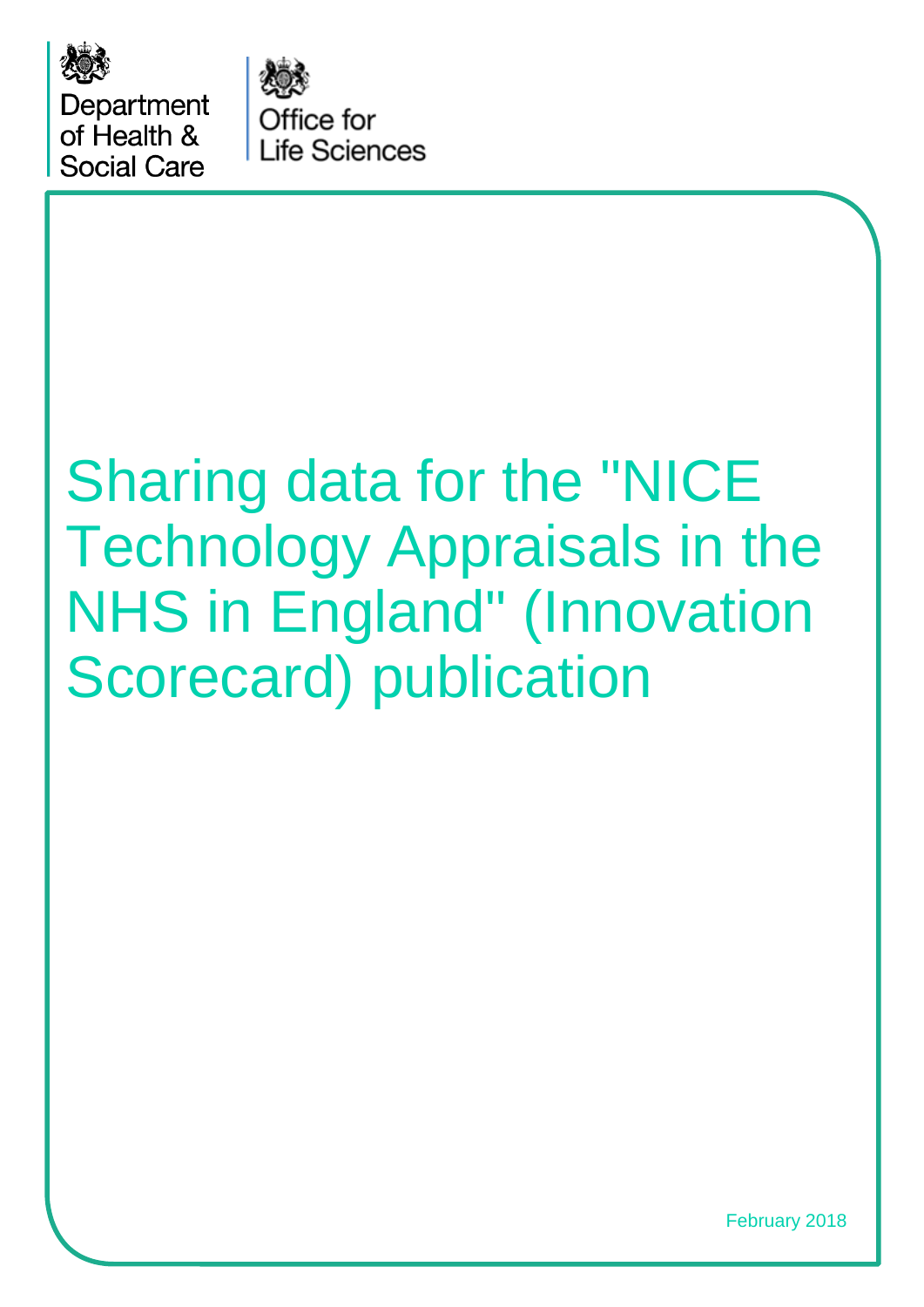#### **Author: Directorate/ Division/ Branch acronym / cost centre**

NHS Innovation/Office for Life Sciences/OLS/ cc: 17100

#### **Document Purpose:**

Technical Consultation

#### **Publication date:**

February 2018

**Target audience:** Medical Technology & Diagnostic companies.

**Contact details:** officeforlifesciences@beis.gov.uk

You may re-use the text of this document (not including logos) free of charge in any format or medium, under the terms of the Open Government Licence. To view this licence, visit [www.nationalarchives.gov.uk/doc/open-government-licence/](http://www.nationalarchives.gov.uk/doc/open-government-licence/)

© Crown copyright

Published to gov.uk, in PDF format only.

[www.gov.uk/dh](http://www.gov.uk/dh)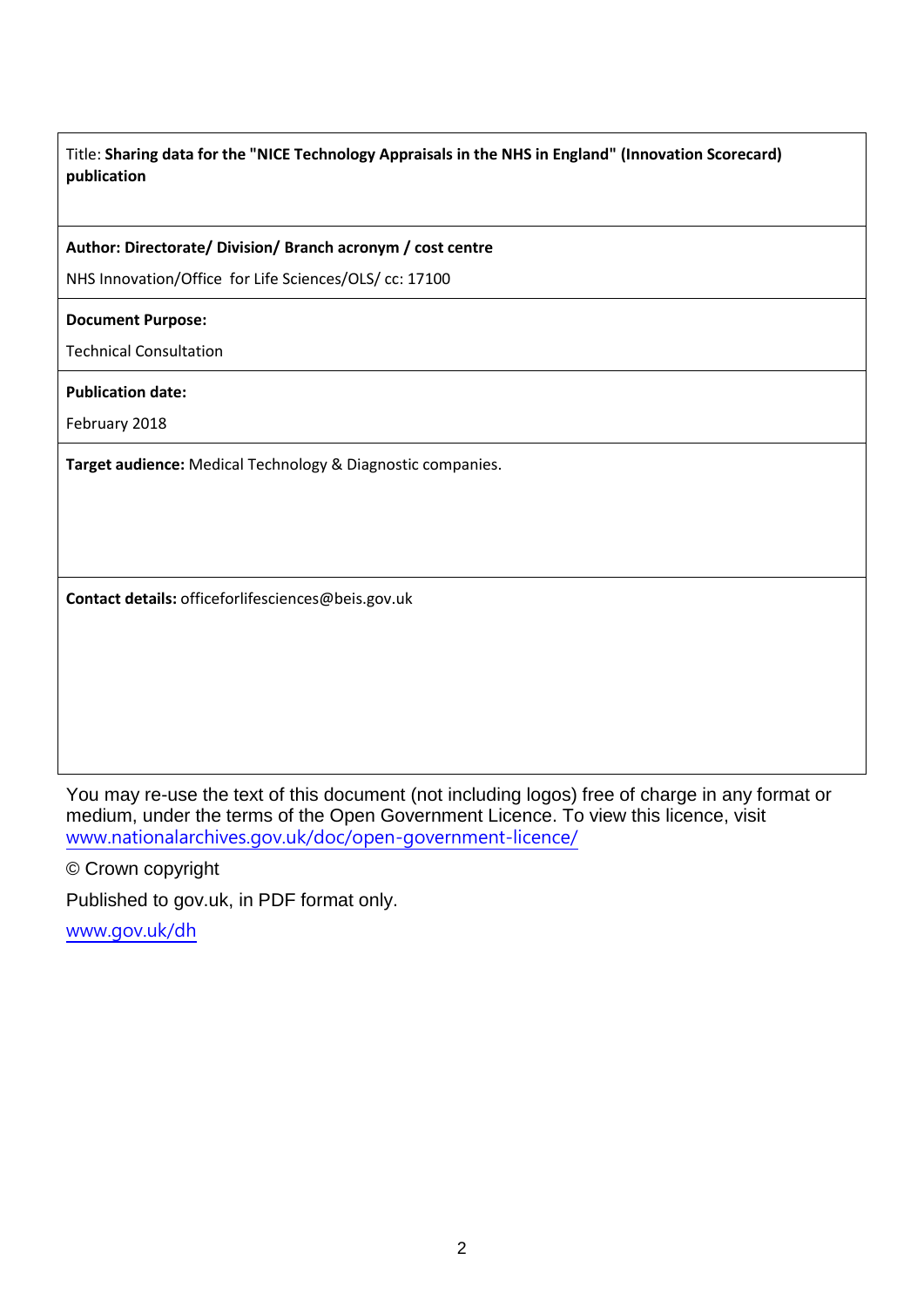**Prepared by: The Office for Life Sciences**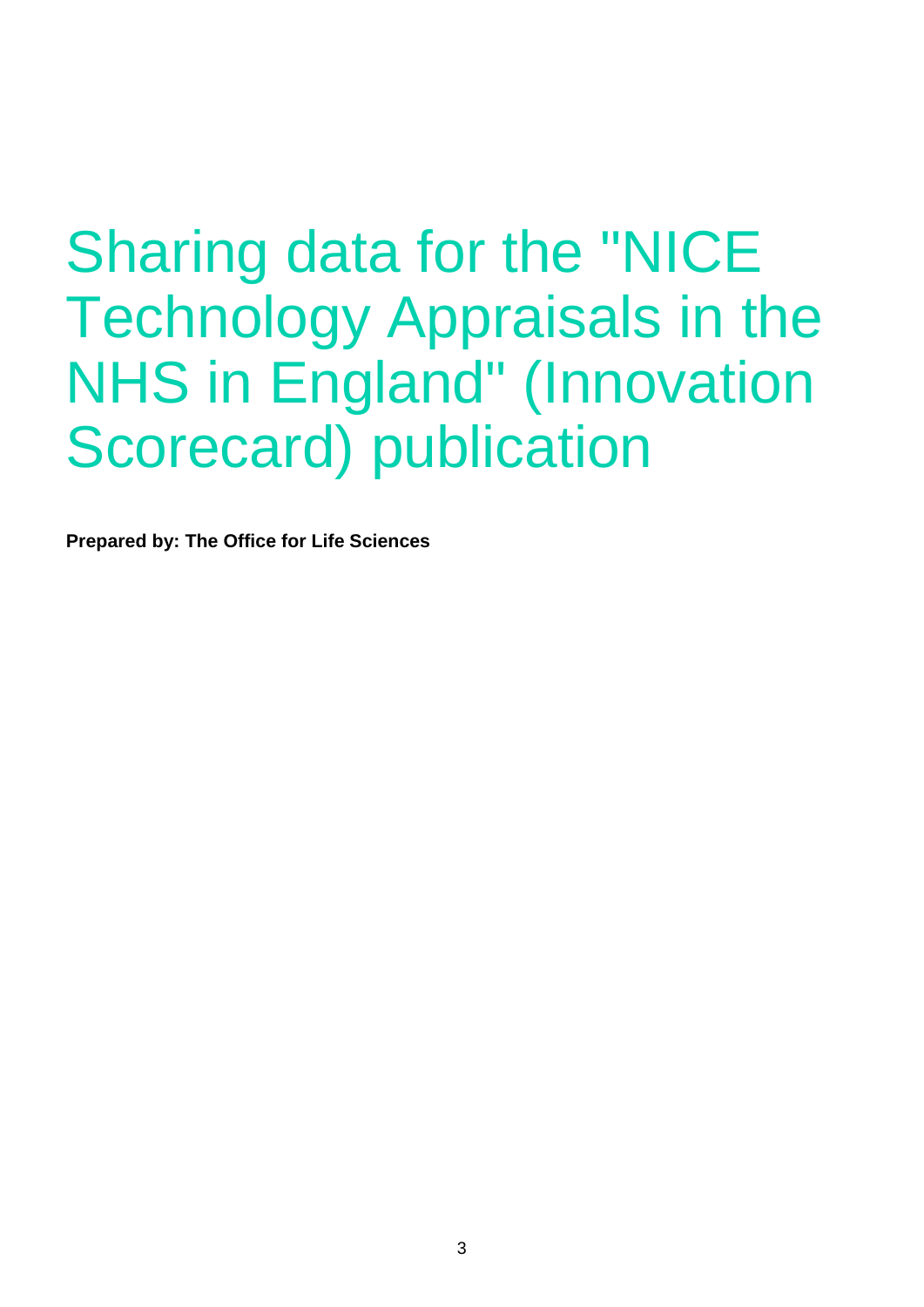# **Contents**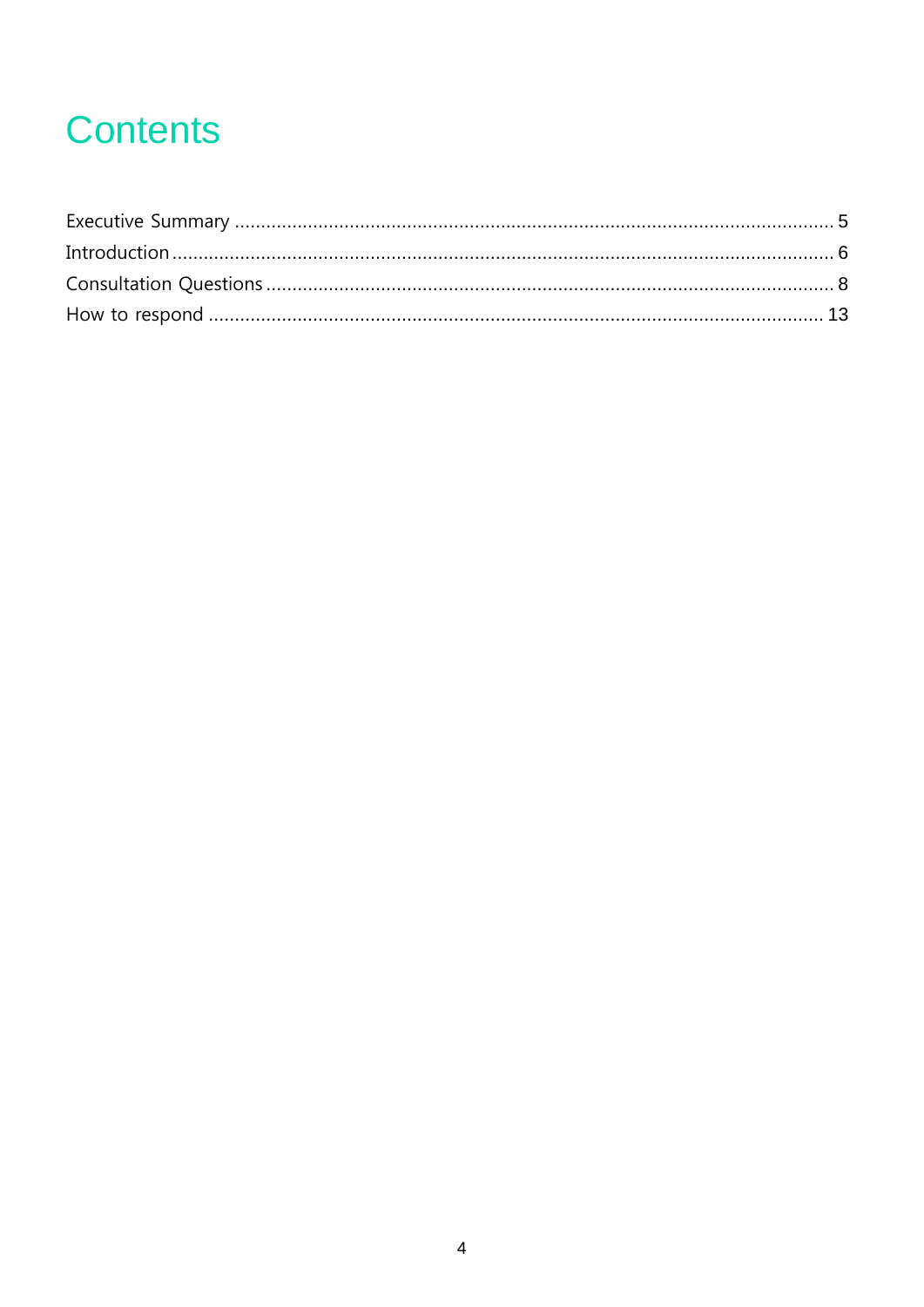# <span id="page-4-0"></span>Executive Summary

The "NICE Technology Appraisals in the NHS in England" (Innovation Scorecard) publication reports on the use of medicines and medical technologies in the NHS in England which have been positively appraised by the National Institute for Health and Care Excellence (NICE) since 2012. NHS Digital has produced and published the Innovation Scorecard quarterly as an Official Statistic since January 2013 on behalf of the Office for Life Sciences. The Scorecard is produced using a range of data sources, some of which are entirely dependent on data provided by industry as there is currently no central data collection available.

This consultation is seeking views from companies who produce medical technologies, and diagnostic products, about sharing their data with NHS Digital so that it can be published on the Scorecard. This will enable wider awareness of what innovative products are available, improving patient access to these products and potentially increasing their adoption and uptake.

By data on **innovative products** we mean information on the number of units of medical technologies, diagnostic and digital products sold or bought, which we use as a proxy for uptake.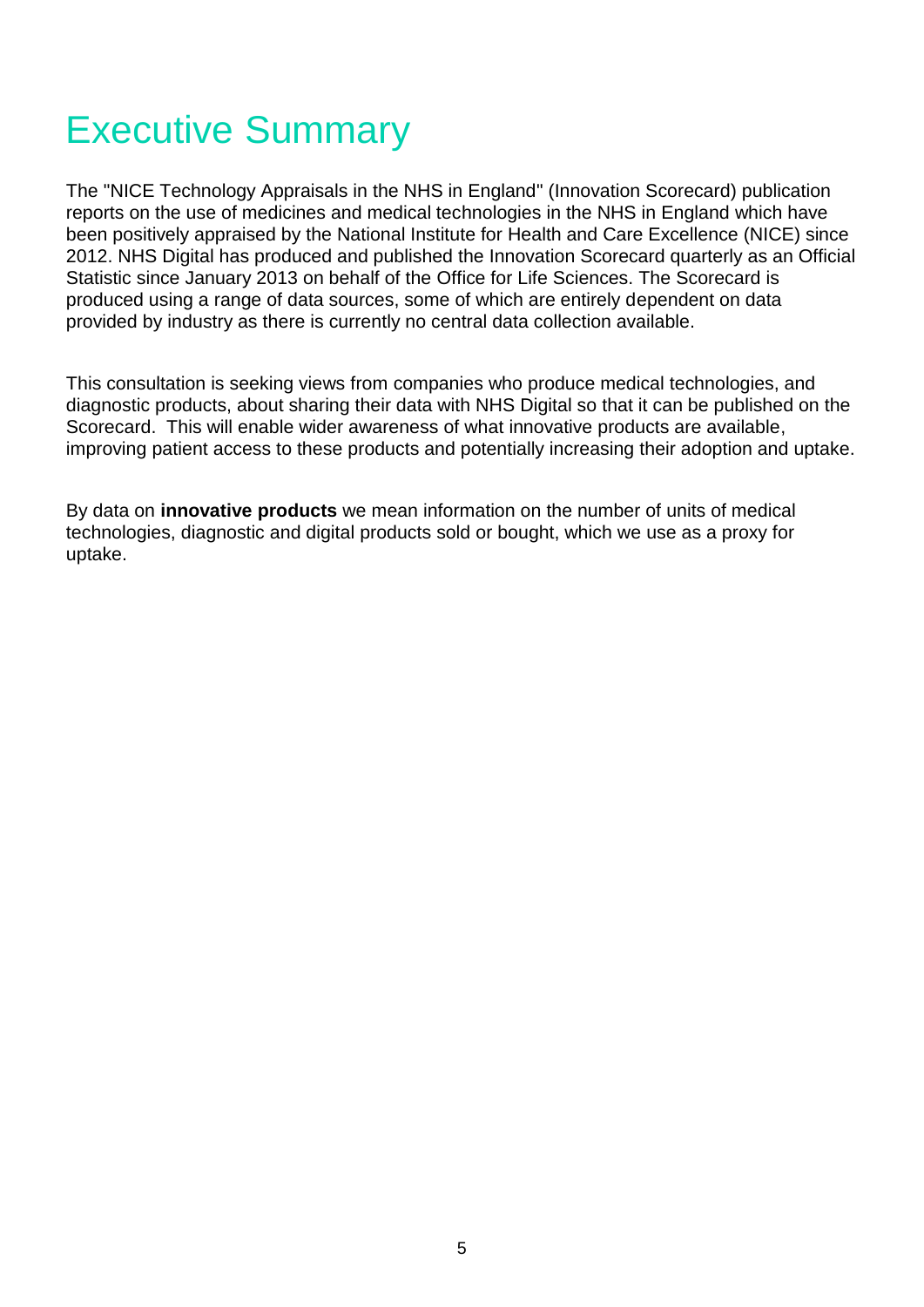# <span id="page-5-0"></span>**Introduction**

The Innovation Scorecard **is a quarterly publication which**:

- provides the most up to date information on the purchasing of innovative medicines and medical technologies across the NHS in England, showing national trends and local variations in uptake;
- enables the NHS to use the information to act upon unwarranted variation;
- **enables Government and industry to better understand innovation uptake;**
- **•** provides information to commissioners so they know where to find the latest innovations that can positively improve the health of their local populations;
- provides an essential tool for discovering what products are available to patients.

We would like access to company sales volume data in order to improve the information on uptake of innovative products which is published on the Scorecard.

# **Data Challenges**

In order to improve the number of medical technologies captured and ensure new innovations are picked up, it is important that we can draw on a wide range of data sources but in most cases that data is only available from industry directly.

The key challenge for increasing the range of medical technologies on the Scorecard have centred on:

- Commercial sensitivities attached to the possible release of information provided to NHS Digital which might be disclosed if requested under the Freedom of Information (FOI) Act 2000. Note: The FOI Act gives you the right to access recorded information held by public sector organisations; except in certain circumstances where an exemption may apply.
- Often sales volume data, directly from companies, is the only data set available.
- Difficulty securing comprehensive datasets from just NHS sources which tend to be incomplete so do not present a full enough picture to meet the high threshold for an Official Statistic.

One of the guiding principles in publishing statistics is that where the numbers are so small that they could lead to the identification of an individual they should be suppressed. Our aim is to adopt the same approach in dealing with FOI requests for sales volume data.

**This consultation aims to** agree the principles that should guide data sharing between industry and NHS Digital for use in the Innovation Scorecard by:

- Agreeing the level and type of data that should be submitted and therefore would be released in response to FOI requests (and by extension, Parliamentary Questions).
- Making companies aware of the potential exemption to releasing company data on the volume of sales to the NHS that could apply under the FOI Act.
- Seeking company's views about what might encourage them to share this information.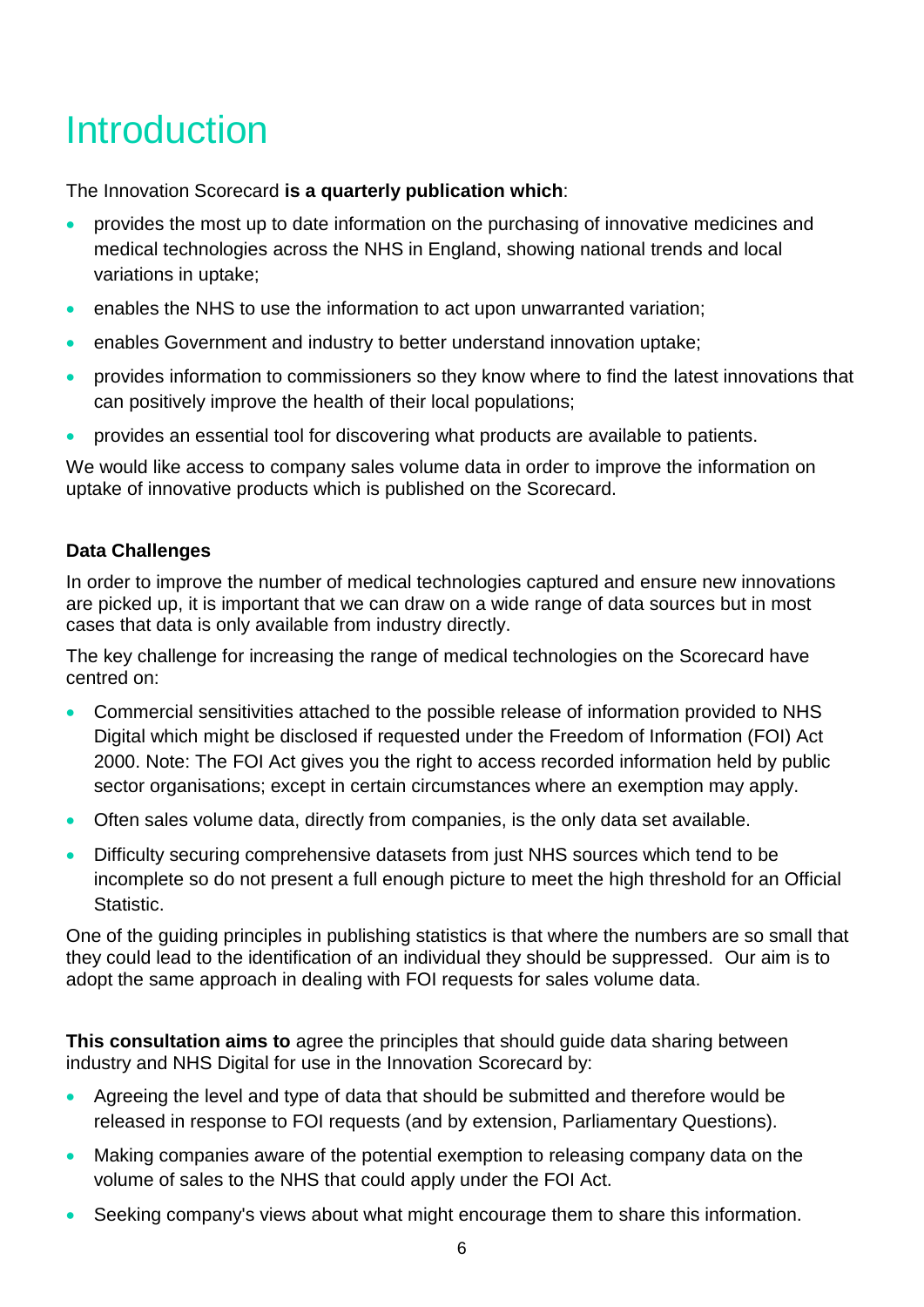#### **Why we are interested**

- **This is why we are interested:** improving the Scorecard will enable us to identify variations in uptake and to raise awareness of what innovative products are available.
- **This is why you are interested:** the Scorecard has the potential to increase the sales of your products.
- **This is the difference your response will make:** it will result in a better understanding of your views on sharing this information and any barriers.

#### **How to respond**

Thank you for taking the time to complete the consultation survey.

You can fill out the consultation response online at: [https://consultations.dh.gov.uk/life](https://consultations.dh.gov.uk/life-sciences/innovation-scorecard/)[sciences/innovation-scorecard/](https://consultations.dh.gov.uk/life-sciences/innovation-scorecard/)

Alternatively, you can email your response to: [officeforlifesciences@beis.gov.uk](mailto:officeforlifesciences@beis.gov.uk)

You don't have to answer all the questions in any section, but must enter a response to those questions marked 'required'. Please leave blank those questions you don't have a view on.

There are 19 questions in this consultation and it should take no more than 30 mins to complete (this includes reading the consultation document).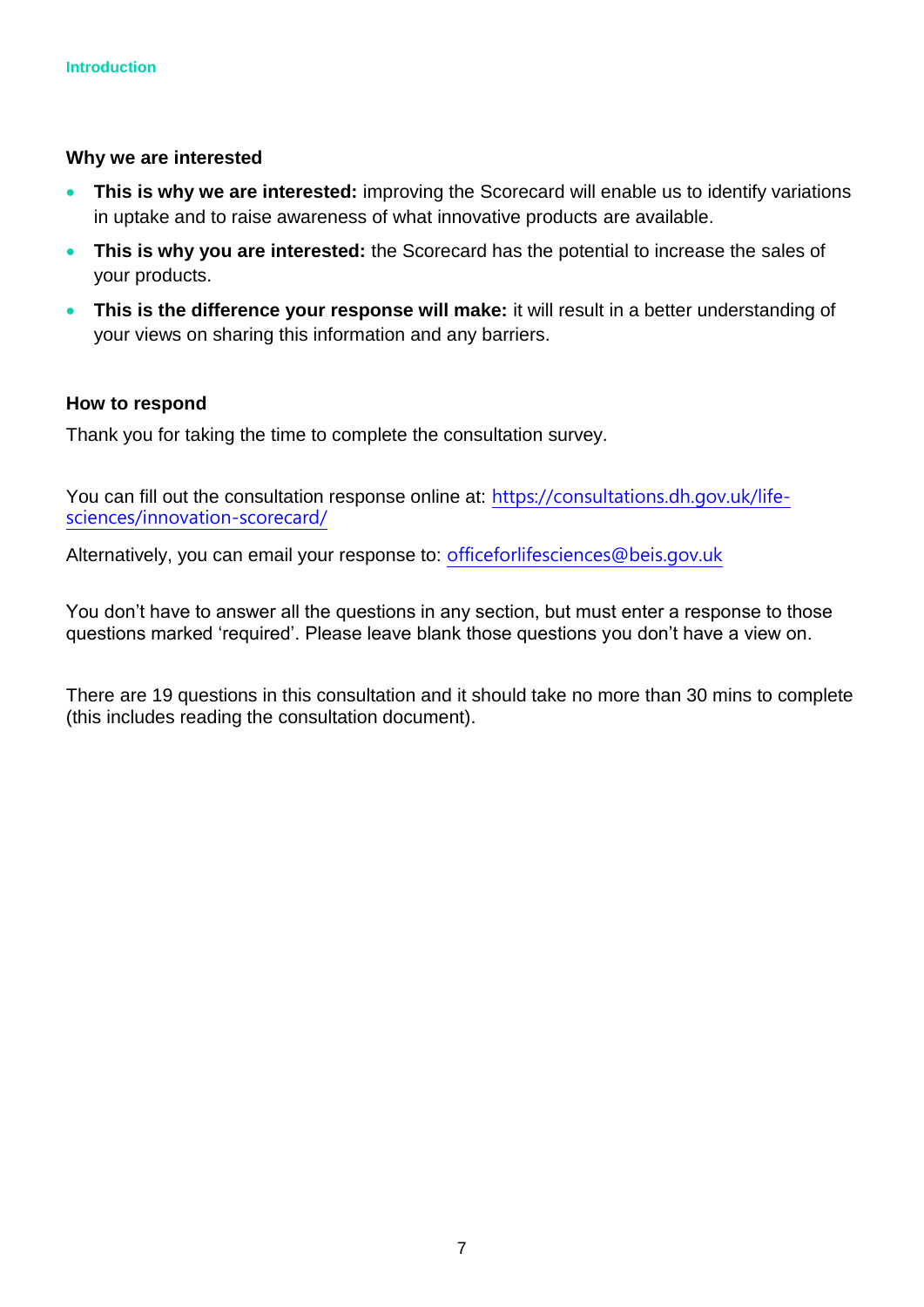# <span id="page-7-0"></span>Consultation Questions

# **Introduction**

- **1. What is your name?**
- First name:
- Surname:

# 2. **What is your email address?**

This is optional, but if you enter your email address then you will be able to return to edit your consultation at any time until you submit it. You will also receive an acknowledgement email when you complete the consultation.

Email:

# **3. Are you happy for the Department of Health to use your email address to contact you to clarify points in your response if necessary? (Required)**

Please select only one item

- Yes
- No

# 4**. Are you responding as an individual or as part of an organisation?**

- **•** Individual
- Organisation

# **If you selected organisation, what is the name of your organisation? What is the role of your organisation?**

# **5. Where are you/your organisation mainly based?**

- England
- Wales
- **Scotland**
- **•** Northern Ireland
- **•** other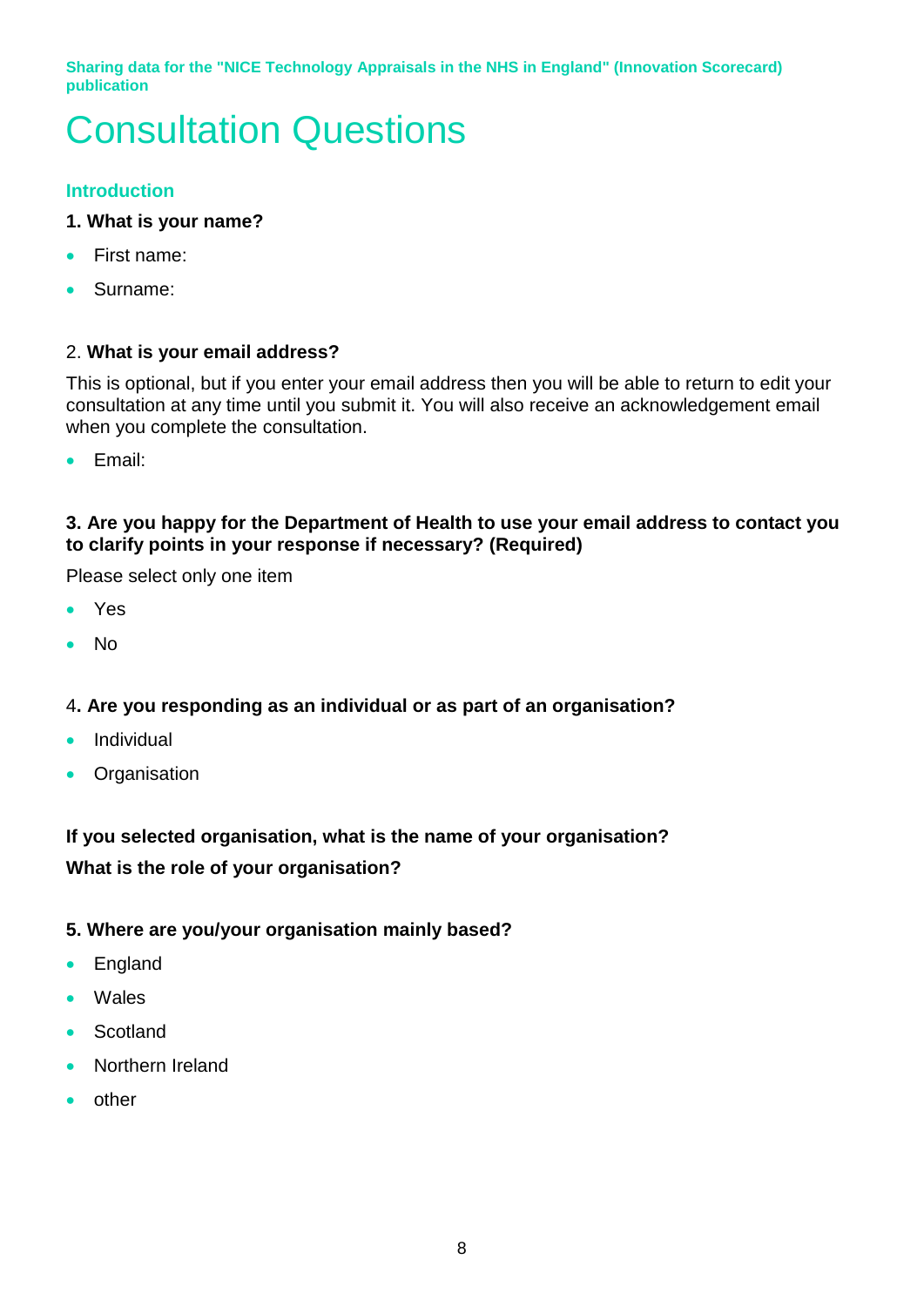**If other, please tell us where you or your organisation is based.**

**6. A company with fewer than 50 employees is defined in EU recommendation 2003/361 as 'small', between 50 to 249 employees is defined as 'medium-sized' and a company with 250 or more employees is defined as 'large'. (Required)**

**Are you a:** 

- Large technology company
- Medium sized technology company
- Small technology company
- Large pharmaceutical company
- Medium sized pharmaceutical company
- Small pharmaceutical company
- Member of the public
- Industry body
- Other

**7. If you are responding on behalf of a company, are you authorised to release sales volume data on its behalf?** 

- Yes
- No

**If No, would you be willing to discuss your organisations data release process? Comment:**

**8. Please indicate how strongly you agree, or disagree, that sales volume data should be published at National, Regional, Clinical Commissioning Group (CCG), or Trust level in order to protect business confidentiality:** 

| (Required)                                                            | Strongly<br>disagree | <b>Disagree</b> | <b>Unsure</b> | Agree | Strongly<br>agree |
|-----------------------------------------------------------------------|----------------------|-----------------|---------------|-------|-------------------|
| Company sales<br>volume data should be<br>shared at National<br>Level |                      |                 |               |       |                   |
| Please select only one<br>item                                        |                      |                 |               |       |                   |
| Company sales                                                         |                      |                 |               |       |                   |

volume data should be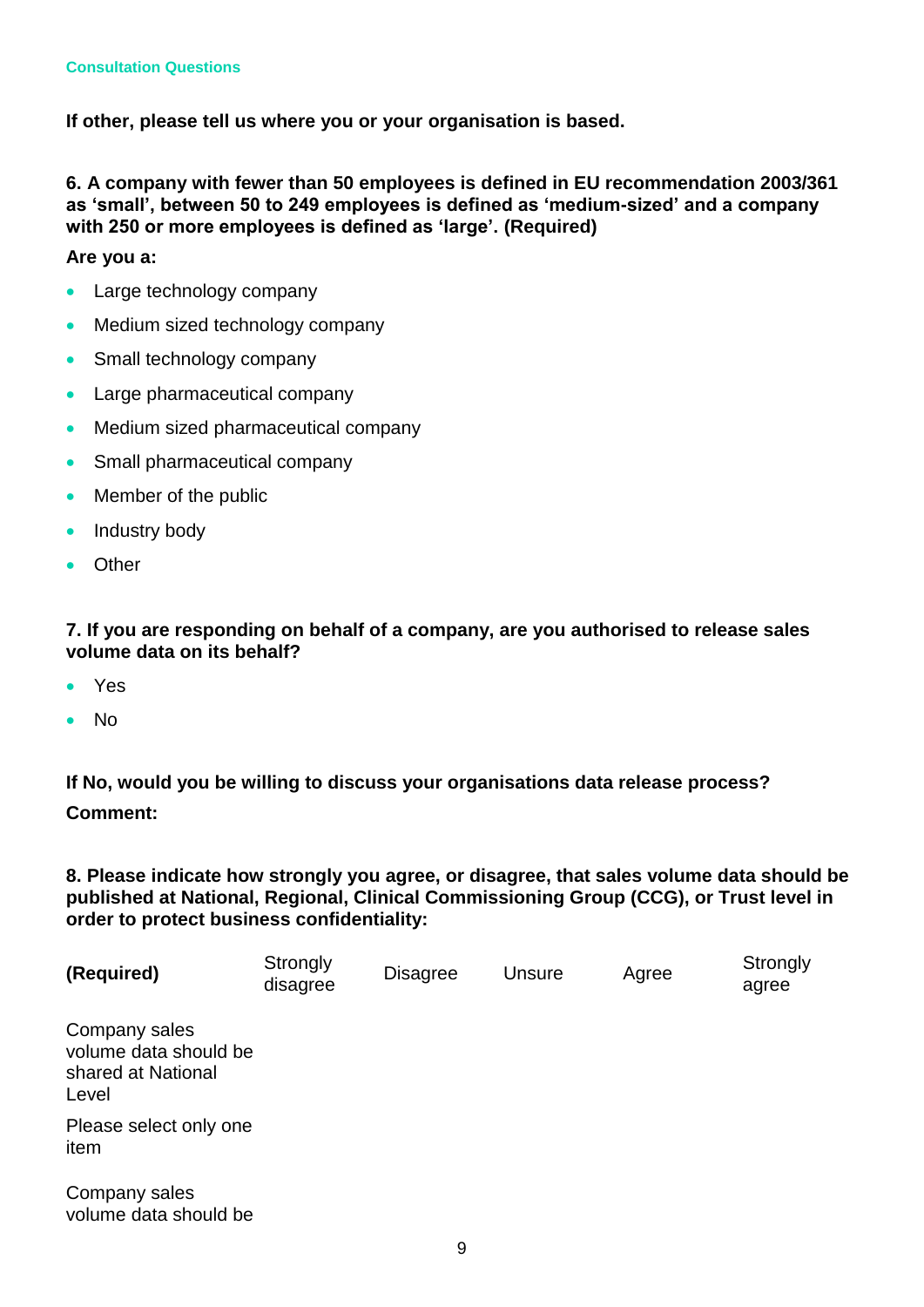| (Required)                                                      | Strongly<br>disagree | <b>Disagree</b> | Unsure | Agree | Strongly<br>agree |
|-----------------------------------------------------------------|----------------------|-----------------|--------|-------|-------------------|
| shared at Regional<br>level                                     |                      |                 |        |       |                   |
| Please select only one<br>item                                  |                      |                 |        |       |                   |
| Company sales<br>volume data should be<br>shared at CCG Level   |                      |                 |        |       |                   |
| Please select only one<br>item                                  |                      |                 |        |       |                   |
| Company sales<br>volume data should be<br>shared at Trust level |                      |                 |        |       |                   |
| Please select only one<br>item                                  |                      |                 |        |       |                   |

**If you would not share this information below national level can you indicate why?** Please insert 'Not Applicable' if appropriate.

Comment:

9. **The Freedom of Information (FOI) Act places a duty on public bodies like NHS Digital, to share the information it holds in response to FOI requests. Section 43 of the Act allows for information to be withheld if it would be likely to prejudice the commercial interests of any person. It is subject to a public interest test, for example, whether such disclosure would make it less likely that companies would provide NHS Digital with commercially sensitive information in future. Were you aware of this potential exemption?**

- Yes
- No

**10. If you were not previously aware of this potential exemption, would you be more comfortable sharing your sales volume information now that you are? (Required)**

- Yes
- $\bullet$  No
- Don't know

**11. Would you be willing to share your sales volume data with NHS Digital knowing that it could be shared in response to a FOI request? (Required)**

Yes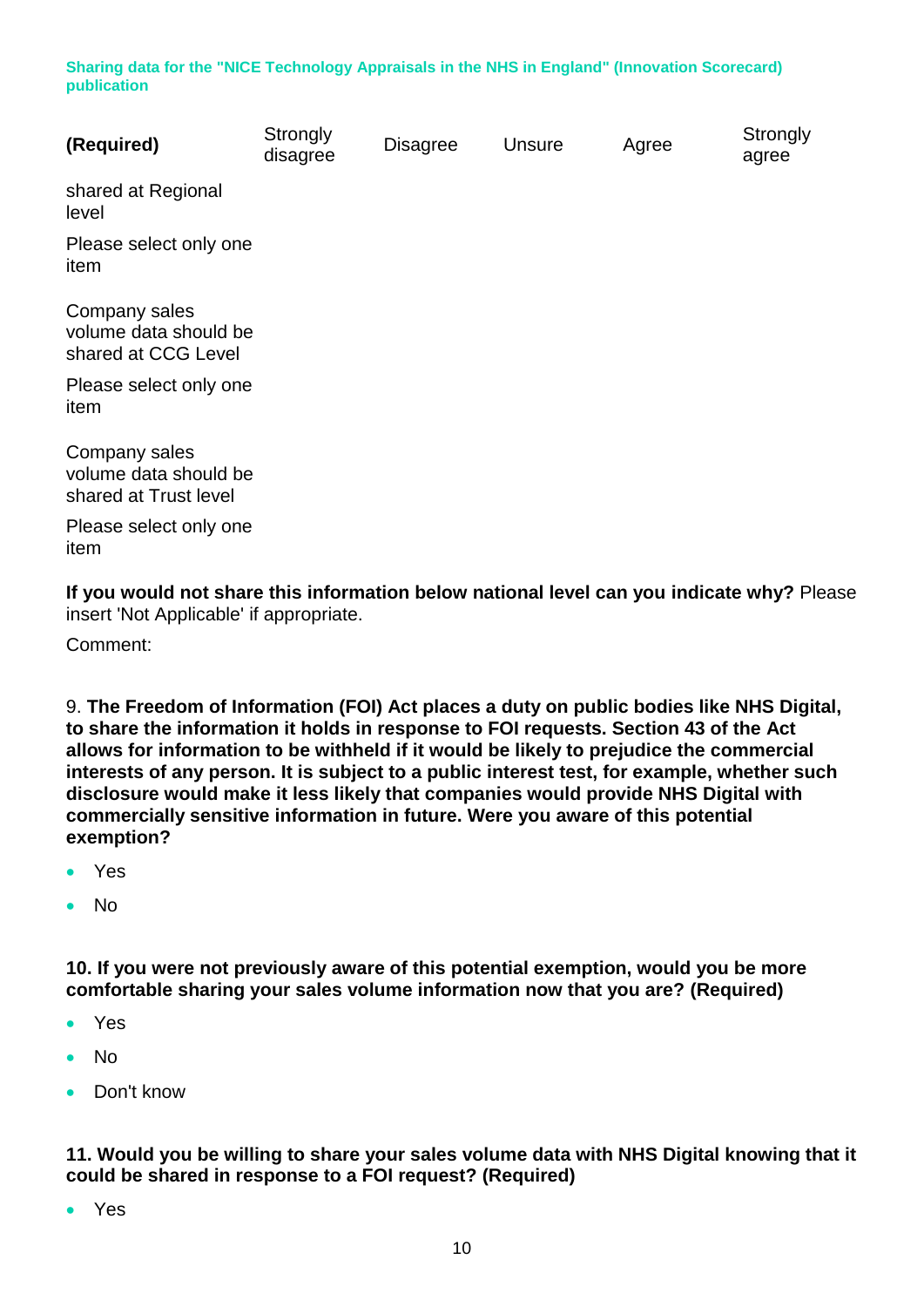#### **Consultation Questions**

- No
- Don't know

**Please indicate at what level you would be willing to share sales volume data with NHS Digital.** Tick all that apply.

Multiple choice checkboxes

- National
- Regional
- Clinical Commissioning Group
- Trust

**12. What would encourage you to share sales volume data? (Required)**

**13. Where information needs to be shared in response to a FOI request would you like NHS Digital to do its best to ensure you are made aware as soon as is practically possible?** 

- Yes
- No
- **Unconcerned**

### **If 'yes', how soon would you like to be notified?**

Please select only one item

- 5 working days
- Unconcerned

### **14. Were you aware of the Innovation Scorecard before this consultation?**

Please select only one item

- Yes
- No

### **15. Have you used the Innovation Scorecard publication before?**

Please select only one item

- Yes
- No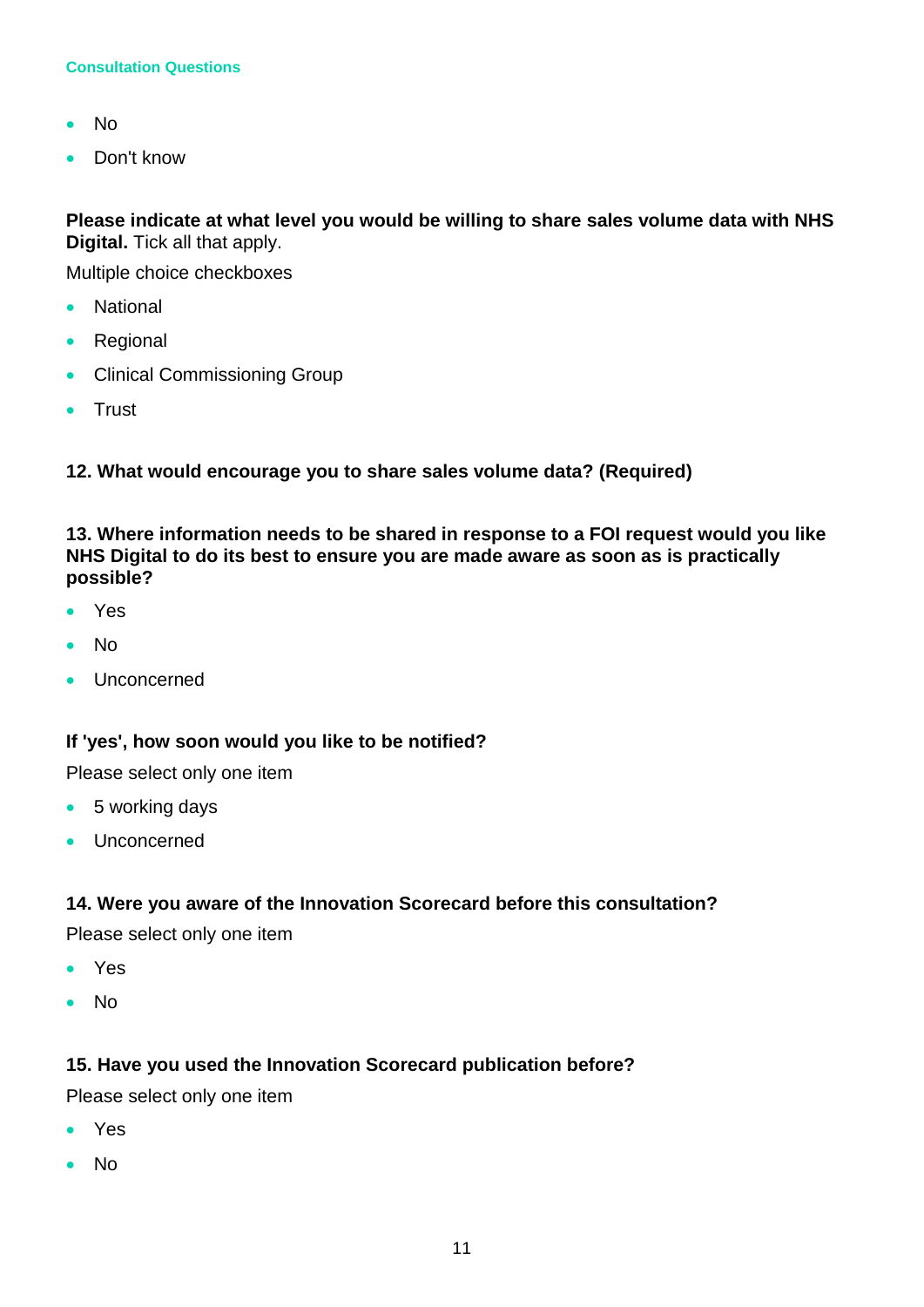# **16. How regularly do you use the Innovation Scorecard?**

Please select only one item

- Weekly
- Fortnightly
- Monthly
- Quarterly
- Yearly

### **17. Please indicate for what primary uses you have used the information in the Innovation Scorecard?**

### 18. **Do you have any other comments on the sharing of company sales volume data for use in the Innovation Scorecard?**

Help us improve how the department runs consultations by answering the following questions:

### **19. How satisfied are you with the consultation process?**

- Very satisfied
- **•** Satisfied
- Somewhat satisfied
- **•** Disappointed

Further comments:

### **20. How satisfied are you with the digital consultation experience?**

- Very satisfied
- **•** Satisfied
- Somewhat satisfied
- Disappointed

Further comments: